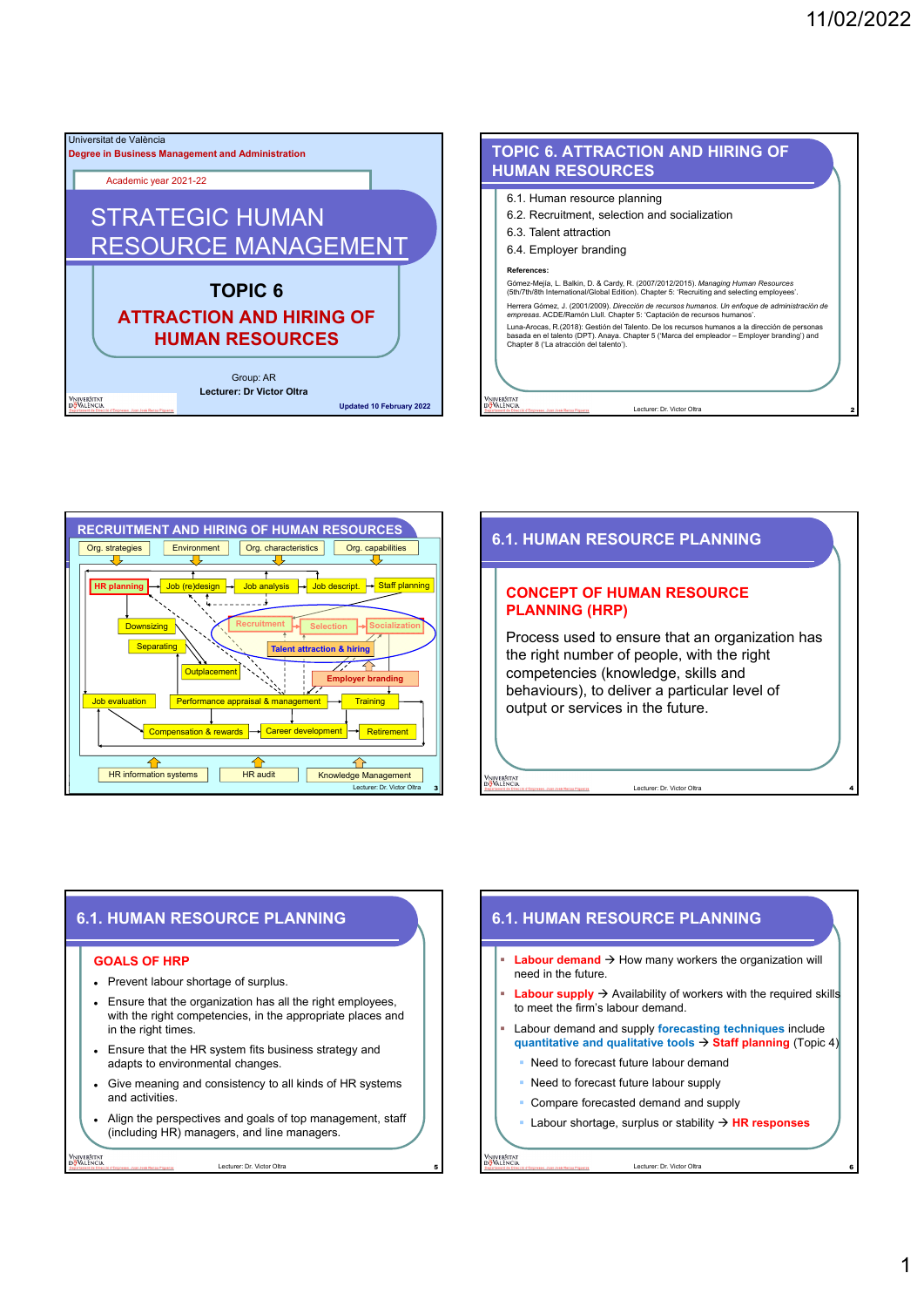





# **6.2. RECRUITMENT, SELECTION AND SOCIALIZATION The talent attraction and hiring process Attracting** qualified people; **analysing** their fit, value and potential; **selecting** the best; and **integrating** them into the organization. Recruitment **Selection**

Lecturer: Dr. Victor Oltra

**Socialization** 

## **6.2. RECRUITMENT, SELECTION AND SOCIALIZATION**

### **Recruitment**

The process of **generating a pool of qualified candidates** for a particular job. The firm must announce the job's availability to the job market (inside and/or outside the organization) and attract qualified candidates to apply.

## **Selection**

The process of **deciding which candidate is chosen** to occupy the job offered. Different methods and techniques can be applied.

## **Socialization (onboarding)**

The process of **orienting and integrating new employees** into the organization and the unit in which they will be working, so that they feel like true members of the team (also called orientation, introduction, welcoming, integration, induction, indoctrination, acculturation, etc.)

niver§it<mark>at</mark><br>ÖValència

Lecturer: Dr. Victor Oltra

## **6.2. RECRUITMENT, SELECTION AND SOCIALIZATION**

## **Stages of the hiring process**

- Determining the existence of **vacant positions** (ideally as a result of HR planning and staff planning)
- **Recruitment** process
- Choice and implementation of **selection tools**
- **Choice of the candidate/s** to occupy the job/s
- **Medical tests** (drugs, heart condition, etc.), if applicable
- Signing of the **employment contract**
- **Joining** the company and beginning **socialization process**

Lecturer: Dr. Victor Oltra

**Evaluation** of the hiring process

### .<br>Vniveršitat<br>döValència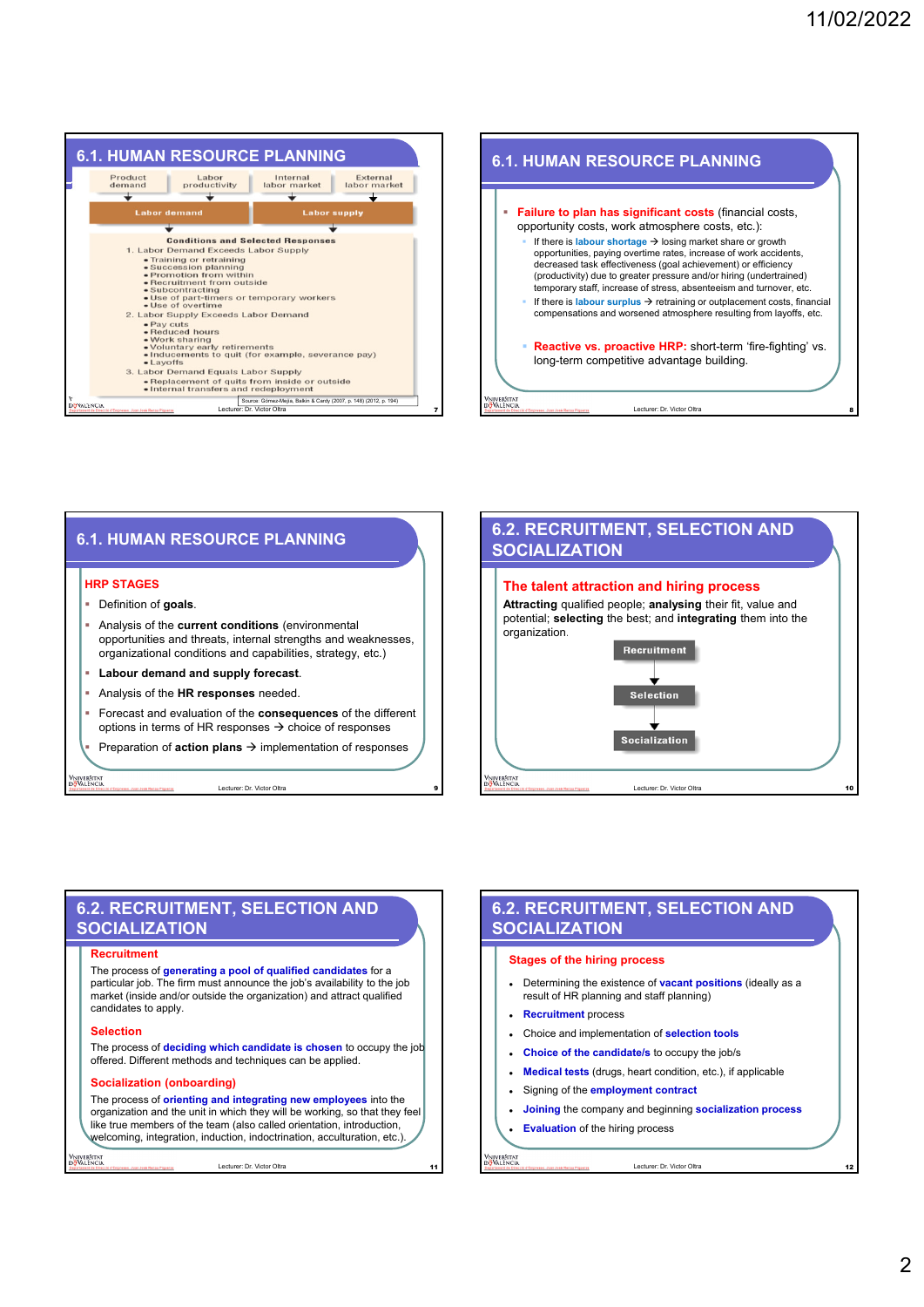

## Lecturer: Dr. Victor Oltra **RECRUITMENT Reasons for starting a recruitment process Reactive recruitment**: deriving from a request from a unit within the organization and/or from a sudden personnel need. **Proactive recruitment**: derived from proper and continuous use of HRIS, HR planning and staff planning. **Recruitment sources Internal sources**: consideration of organization's employees as candidates to fill job vacancies (internal labour markets – ILMs). **External sources**: consideration of people from outside the organization as candidates to fill job vacancies (external labour markets). **6.2. RECRUITMENT, SELECTION AND SOCIALIZATION**

# **6.2. RECRUITMENT, SELECTION AND SOCIALIZATION**

## **Stages of the recruitment process**

- Determining **job descriptions** of vacant positions
- Consulting **HRIS**
- Assessing **importance of the hiring decision** (e.g., job
- responsibilities & consequences of decisions) Establishing the **budget** for the recruitment process
- Choice of recruitment **sources**
- Choice of **people** in charge of the recruitment process

Lecturer: Dr. Victor Oltra

**Implementation** of the recruitment process

# **6.2. RECRUITMENT, SELECTION AND SOCIALIZATION**

## **Internal recruitment sources**

- Internal publication of vacancies (usually reactive)
- Substitution plans
- Succession plans

**VNIVERSITAT**<br>IDÖVALÈNCIA

- Talent pools / high potential pools
- Career planning programmes

## **6.2. RECRUITMENT, SELECTION AND SOCIALIZATION**

### **Advantages of internal recruitment**

- More precise and reliable information on candidates
- Easier socialization (employees already familiar with company culture)
- Motivational tool
- Cost cutting related to the hiring process and lower training needs

## **Disadvantages of internal recruitment**

- Risks related to politics (power games) and perceived favoritism
- De-motivation of talented (usually younger) employees if seniority criteria are applied
- Reduced likelihood of introducing innovation and new perspectives

.<br>Miver§itat<br>I<mark>ğ</mark>València

.<br>Vniveršitat<br>döValència

## Lecturer: Dr. Victor Oltra

# **6.2. RECRUITMENT, SELECTION AND SOCIALIZATION**

### **External recruitment sources**

 **Job advertisements** (newspapers, radio, company website, career sites, etc.)

Lecturer: Dr. Victor Oltra

- **Employment agencies** (intermediaries, temp/temping agencies, head-hunters, etc.)
- **University recruiting** (campus presentations, job fairs, internships, etc.)
- **Suppliers of professional services** (auditors, consultants, etc.)

Lecturer: Dr. Victor Oltra

- **Competitors** (e.g., luring talented individuals with attractive offers)
- **Customers** (e.g., competitions for finding programming bugs) **Referrals from current employees**
- **Spontaneous applications**
- 

.<br>Vniveršitat<br>döValència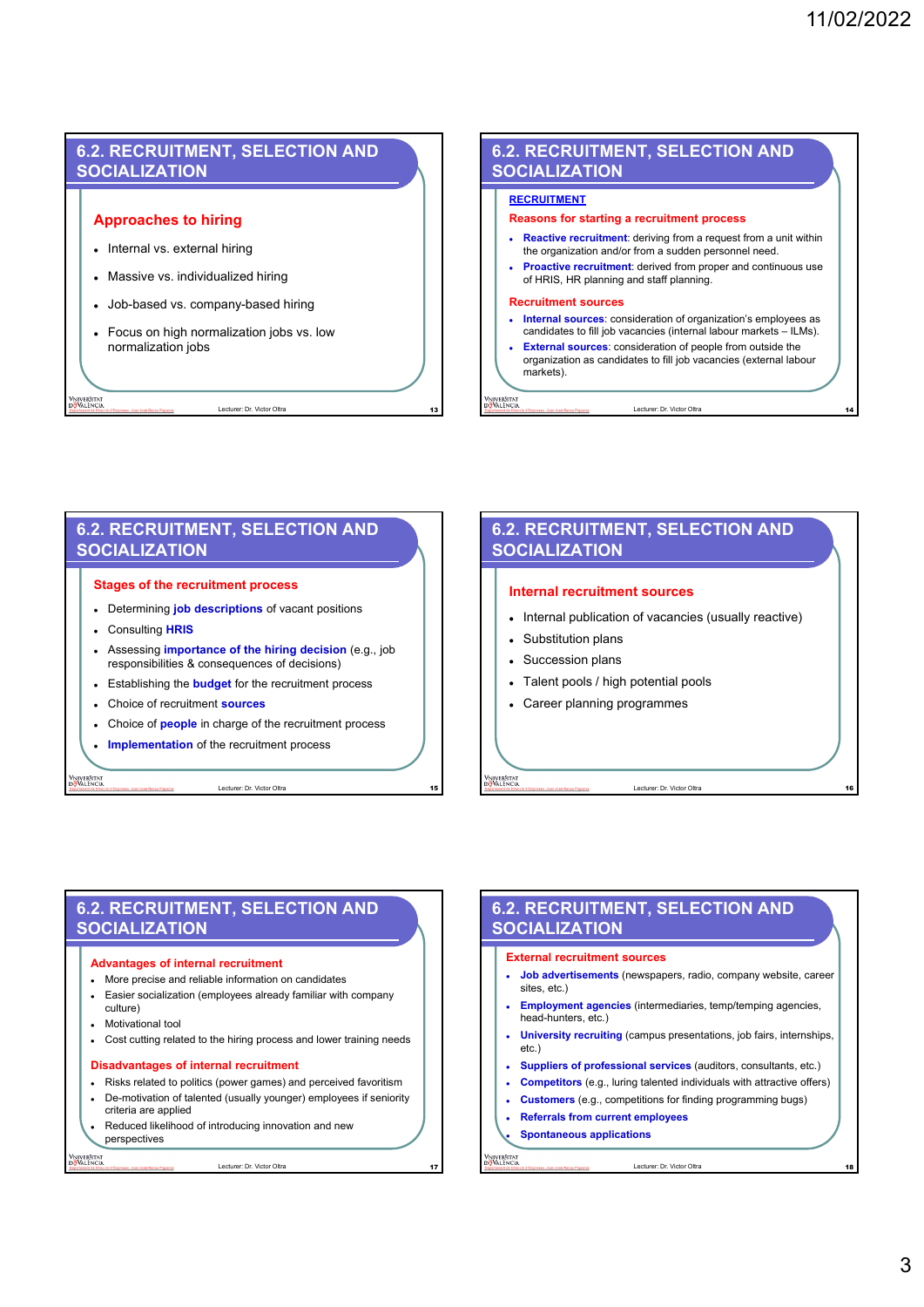# **6.2. RECRUITMENT, SELECTION AND SOCIALIZATION**

### **Advantages of external recruitment**

- Broader and more diverse pool of candidates
- Taking advantage of others' investments in training
- Arrival of fresh and new views and facilitation of innovation
- Faster availability of new capabilities

### **Disadvantages of external recruitment**

- Less effective and reliable assessment of candidates
- Higher risks related to longer and possibly failed socialization
- De-motivation of current employees due to perception of reduced career opportunities

niveršitat<br><mark>A</mark>València

Lecturer: Dr. Victor Oltra

# **SELECTION Key decisions related to the selection process Selection tools** to be used (interviews, tests, etc.) **6.2. RECRUITMENT, SELECTION AND SOCIALIZATION**

 **Type of employment relationship** (permanent contract, temporary contract, internship, etc.)

Lecturer: Dr. Victor Oltra

**6.2. RECRUITMENT, SELECTION AND SOCIALIZATION**

### **Selection tools (i)**

- **Screening of CVs and applications forms**. Especially useful for checking minimum job specifications (particularly at entry-level jobs).
- **Job interviews**: traditional (non-structured) vs. structured.
	- **Structured interviews**, based on job analysis, are good predictors of job performance (types of questions: situational, job knowledge, worker requirements).
	- **Unstructured interviews** are good for ruling out unsuitable applicants.
	- Sometimes **group interviews** are used.

### **Ability tests**:

- **Cognitive** ability (intelligence, numeracy, verbal ability, work knowledge,
- etc.)

.<br>Vniveršitat<br>idišVaj šncia

**Physical** ability

Lecturer: Dr. Victor Oltra

# **6.2. RECRUITMENT, SELECTION AND SOCIALIZATION**

#### **Examples of job interview questions**  $\overline{\phantom{a}}$  Type Example

/<mark>niver</mark>§itat<br>d<mark>ř</mark> València

| Situational         | You are packing things into your car and getting<br>ready for your family vacation when you realize that<br>you promised to meet a client this morning. You did<br>not pencil the meeting into your calendar and it |
|---------------------|---------------------------------------------------------------------------------------------------------------------------------------------------------------------------------------------------------------------|
| Job knowledge       | slipped your mind until just now. What do you do?<br>What is the correct procedure for determining the<br>appropriate oven temperature when running                                                                 |
| Worker requirements | a new batch of steel?<br>Some periods are extremely busy in our business.<br>What are your feelings about working overtime?                                                                                         |
|                     | Source: Gómez-Mejía, Balkin & Cardy (2007), p. 168                                                                                                                                                                  |



## **6.2. RECRUITMENT, SELECTION AND SOCIALIZATION**

### **Selection tools (ii)**

.<br>Vniveršitat<br>döValència

- **Personality tests**. Assessing the degree to which someone is:
	- **Extrovert** …talkative, sociable, active, aggressive, and excitable
	- **Agreeable** … trusting, amiable, generous, tolerant, honest
	- **Conscientious** … organized, conforms and perseveres with tasks
	- **Emotionally stable** … secure, calm, independent, and autonomous
	- **Open to experience** … intellectual, philosophical, insightful, creative, artistic, and curious
- **Letters of recommendation**. Not very good predictors of job performance, although content analysis may be useful (e.g., emphasis on extroversion vs. attention to detail)

Lecturer: Dr. Victor Oltra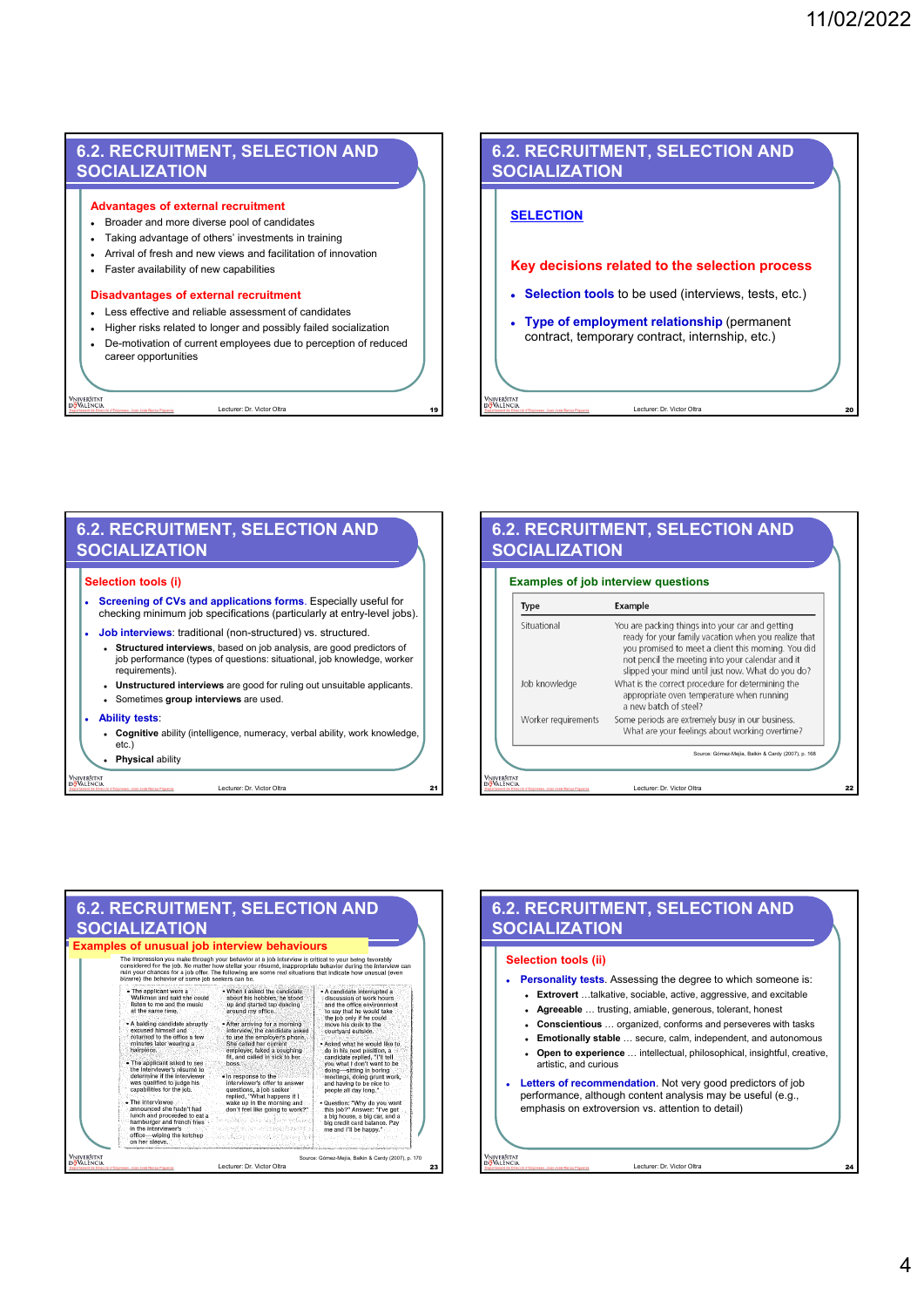# **6.2. RECRUITMENT, SELECTION AND SOCIALIZATION**

### **Selection tools (iii)**

- **Assessment centres**. Simulated tasks or exercises (e.g., *in-basket exercises*) that candidates (usually for managerial positions) are asked to perform. Often conducted off-premises, may last between one and a few days,
- and may include several candidates at a time. Usually evaluate candidates' abilities in: planning, organizing, decisionmaking, and leadership.
- Expensive but good predictors of managerial job performance.
- **Graphology** (handwriting analysis). Not a good performance predictor.
- **Other (ethically and legally controversial) selection tools**: **Medical/drug tests**. Acceptable when health problems may pose serious risks to the candidate or to other people.
	- **Reference and background checks**. Past employment record, criminal record, academic verifications, driving history, etc.

.<br>Viver§itat<br>FValència

.<br>Vniveršitat<br>idišValēncia

,<br>Aiver§itat<br>d<mark>ö</mark>València

Lecturer: Dr. Victor Oltra

# **6.2. RECRUITMENT, SELECTION AND SOCIALIZATION**

## **SOCIALIZATION**

## **Socialization of new employees**

- Also called orientation, introduction, induction, integration, indoctrination, acculturation, welcoming, and, more recently and popularly, **onboarding.**
- No matter how well recruitment and selection processes have been conducted, **new employees** may underperform if socialization is not successful  $\rightarrow$  they must truly feel **team players and part of the company.**

Lecturer: Dr. Victor Oltra

**Mentoring** programmes can be very useful.

/<mark>niver</mark>§itat<br>d<mark>ř</mark> València

**VNIVERSITAT**<br>IDÖVALÈNCIA

## **6.2. RECRUITMENT, SELECTION AND SOCIALIZATION**

### **Levels of socialization**

- **Organizational socialization**. Internalization of organizational values and corporate culture.
- **Organizational unit socialization**. Internalization of unit values and team-level culture. Usually stronger than at the organizational level.
- **Informal group socialization.** Related to spontaneous, unplanned relationships. Strong interdependencies between this level and the other levels.
- **Job-level socialization.** Consistency between job tasks and features, surrounding circumstances, and personal-grouporganizational values.

Lecturer: Dr. Victor Oltra

# **6.2. RECRUITMENT, SELECTION AND SOCIALIZATION**

### **Evaluation of the hiring process**

 Companies must carefully analyse, reflect upon, and make appropriate changes, regarding methods used and decisions made in the hiring process.

Lecturer: Dr. Victor Oltra

 **Cost-benefit considerations** (in terms of time and money invested, opportunity costs, consequences of wrong decisions, etc.) are essential.

# **6.2. RECRUITMENT, SELECTION AND SOCIALIZATION**

## **Evaluation of the hiring process**

### **Consequences of selection mistakes**

- **Overrating candidates.** Selecting people who should not have been chosen (underperformance, socialization problems, higher turnover, new hiring costs,  $\rho$
- **Underrating candidates.** Rejecting people who should have been chosen (opportunity costs in terms of potentially higher productivity, potentially lower turnover, etc.).

**Costs of the hiring process**

- **Direct recruitment and selection costs.** Job adverts, licences for using tests, consultant fees, etc.
- **Indirect recruitment and selection costs.** Salaries (time invested) of HR specialists and managers involved, transport, HR department administration, related training, etc.
- Turnover costs. Lost productivity until new job is filled and new emple performs optimally, relocation costs, direct training & socialization (T&S) costs indirect T&S costs (productivity of other employees lost as a result of helping new<br>employees).

er: Dr. Victor Oltra

# **6.3. TALENT ATTRACTION**

## **Talent attraction and employer branding: key ideas**

- **Fight for talent** is more important than ever.
- Organizations that want to compete in a globalized world need to **attract and develop** individual, team and organizational **talent to sustain competitive advantage**.
- Organizations must be **attractive to the best** job seekers, so that the best are willing to share their talent - and even their life project.
- **Employer branding**  $\rightarrow$  **new way of conceiving companies** and their social-economic-market positioning, building their sustainability around people as their key strategic asset.

Lecturer: Dr. Victor Oltra

.<br>Vniveršitat<br>döValència